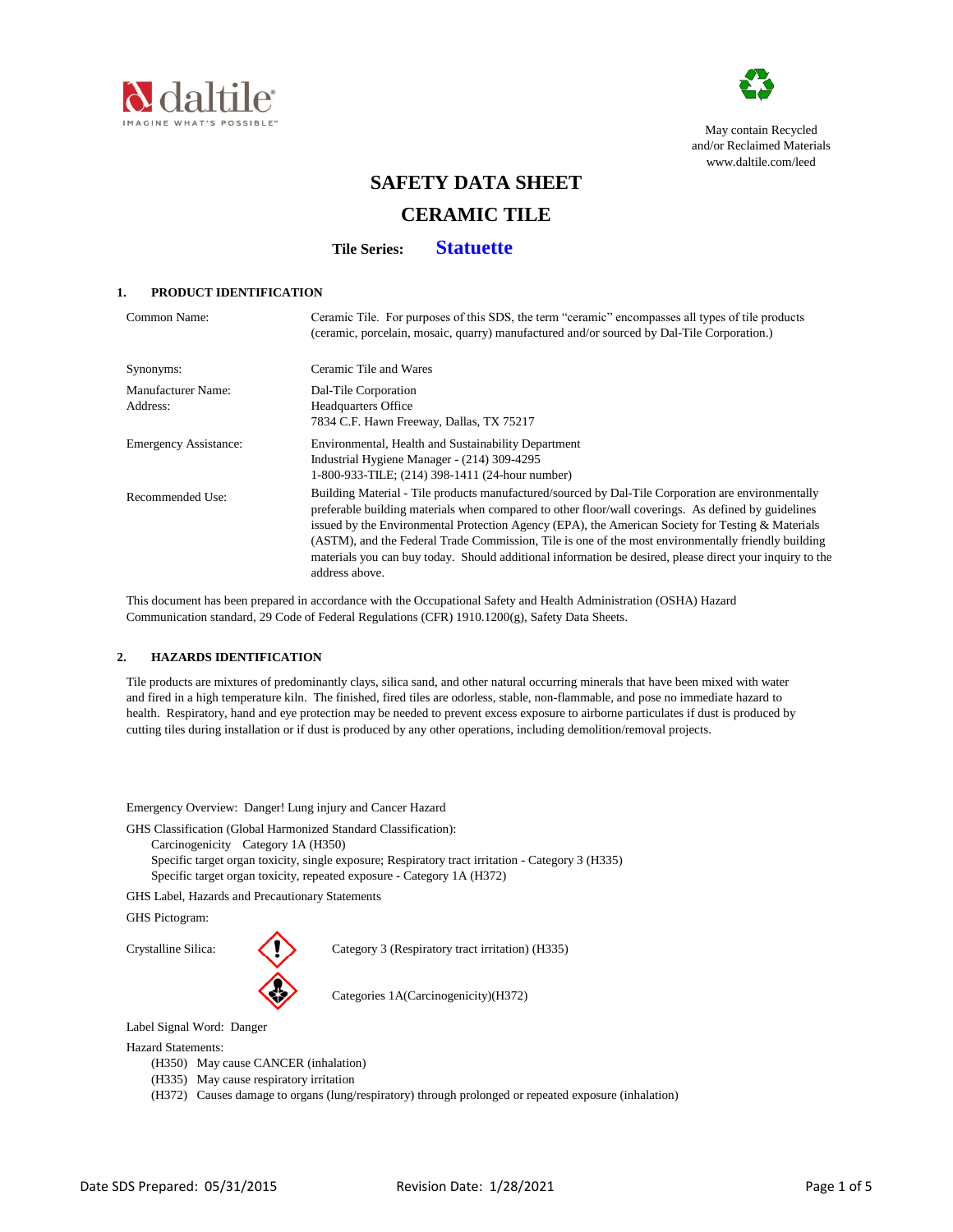## **2. HAZARDS IDENTIFICATION (Continued)**

#### Precautionary Statements:

Do not handle/install until all safety precautions have been read and understood. (P202) Do not breathe dust/spray. (P260 + P261) Wash skin thoroughly after handling/installing. (P264) Do not eat, drink or smoke when handling/installing this product. (P270) Wear protective gloves, protective clothing, eye protection, face protection when handling/installing this product. (P280)

Potential Health Effects:

Inhalation: Do not breathe dust. See "Health Hazards" in Section 11 for more details.

# **3. COMPOSITION/INFORMATION ON INGREDIENTS**

 Tile products are mixtures of predominately Clays, Silica Sand and other naturally-occurring minerals, that have been mixed with water and fired in a high temperature kiln.

Tiles are manufactured in various shapes, sizes, and colors.

These products do not contain asbestos.

 Under normal conditions these products do not release hazardous materials after installation and are not considered hazardous waste should disposal be necessary.

| Composition                   | CAS#/<br>EINECS#                     | Estimated % by Wt. | <b>EU</b> Class              |
|-------------------------------|--------------------------------------|--------------------|------------------------------|
| Crystalline Silica as quartz. | CAS: 14808-60-7<br>EINECS: 238-878-4 | $0 - 30$           | (67/548/EEC)<br>Xn R48/20    |
| Clays                         | CAS: 1332-58-7<br>EINECS: 265-064-6  | $20 - 55$          | (67/548/EEC)<br>Xi R36/37/38 |
| Nepheline Syenite             | CAS: 37244-96-5<br>EINECS: N/A       | $0-50$             | (67/548/EEC)<br>Xi R36/37/38 |
| Feldspar                      | CAS: 68476-25-5<br>EINECS: 270-666-7 | $0 - 20$           | (67/548/EEC)<br>Xi R36/37/38 |

## **4. FIRST AID MEASURES**

| Eyes:       | Immediately flush eyes with large amounts of water for at least 15 minutes if dust gets in eyes. Get medical attention<br>if irritation persists.                                    |
|-------------|--------------------------------------------------------------------------------------------------------------------------------------------------------------------------------------|
| Skin:       | Wash thoroughly after working with tiles.                                                                                                                                            |
| Inhalation: | Remove to fresh air if exposed to large amounts of tile dust. Administer artificial respiration if breathing has stopped.<br>Keep victim at rest. Call for prompt medical attention. |
| Ingestion:  | Not applicable for intact tiles.                                                                                                                                                     |

Have emergency eyewash station available in area where tiles are cut.

## **5. FIRE-FIGHTING MEASURES AND INFORMATION**

| Flash Point (Method Used):             | Not applicable                               |
|----------------------------------------|----------------------------------------------|
| <b>Autoignition Temperature:</b>       | Not applicable                               |
| Flammable Limits (% by Volume in Air): | LEL - not applicable<br>UEL - not applicable |
| Fire Extinguishing Media:              | None required Non-flammable                  |
| Special Fire Fighting Procedures:      | None required                                |
| Fire and Explosion Hazards:            | None                                         |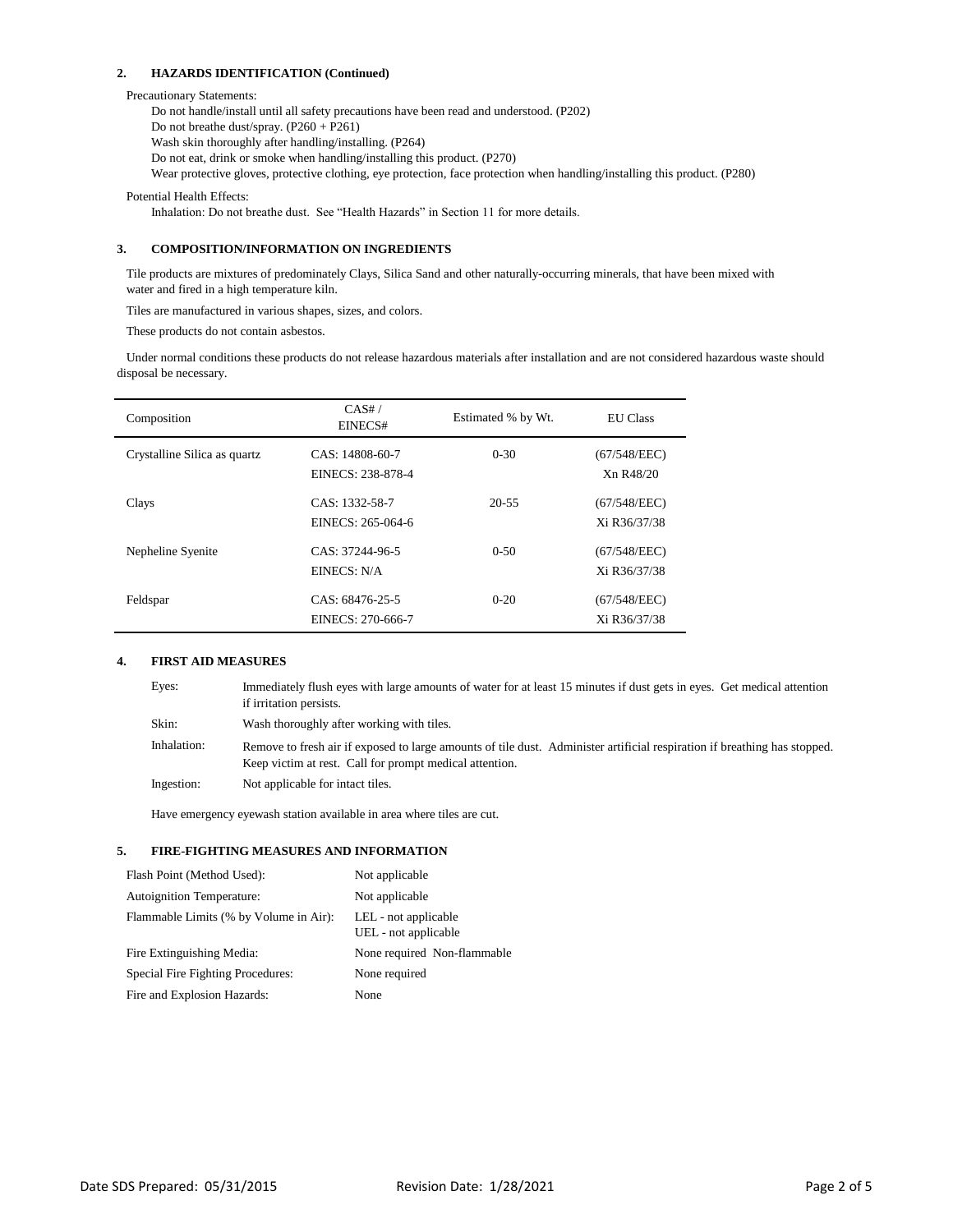### **6. ACCIDENTAL RELEASE MEASURES**

 Avoid creating excessive dust. Clean up dust using a vacuum system with a High-efficiency particulate (HEPA) air filter vacuum or damp sweeping. See Section 8 of this SDS concerning PPE information for clean-up.

## **7. HANDLING AND STORAGE**

 Do Not Dry Cut using motorized equipment due to potential exposure to Harmful Silica Dust. Use wet cutting methods to reduce generation of dust. When cutting, grinding or removing, use equipment with integral dust collection and/or use local exhaust ventilation. Use respiratory protection in the absence of effective engineering controls.

 Do not store near acids. If tiles contact some acids, damage/discoloration to the surface may occur. Shelf life is unlimited.

## **8. EXPOSURE CONTROLS / PERSONAL PROTECTION**

#### **8.1 Exposure Table**

| Composition                                       | <b>OSHA</b><br>PEL | <b>NIOSH</b><br><b>IDLH</b> | <b>ACGIH</b><br>TLV* | Units          |
|---------------------------------------------------|--------------------|-----------------------------|----------------------|----------------|
| Crystalline Silica as quartz                      |                    |                             |                      |                |
| -respirable fraction                              | 0.05               | 0.05                        | 0.025                | mg/m3          |
| -total dust                                       | 15                 | N.E.                        | N.E.                 | mg/m3          |
| Clays<br>-respirable fraction                     | 5                  | N.E.                        | $\overline{c}$       | mg/m3          |
| Nepheline Syenite<br>-respirable fraction**       | 5                  | N.E.                        | N.E.                 | mg/m3          |
| Feldspar<br>-respirable fraction<br>-total dust** | N.E<br>15          | N.E.<br>N.E.                | N.E.<br>N.E.         | mg/m3<br>mg/m3 |
|                                                   |                    |                             |                      |                |

\* 2017 Edition, respirable fraction to be determined as per Appendix D of ACGIH TLV.

\*\* Covered as particles not otherwise regulated per OSHA and particles not otherwise classified per ACGIH.

N.D. - Not determined

N.E. - Not established

## **8.2 EXPOSURE CONTROLS/PERSONAL PROTECTION**

Ventilation: Use adequate ventilation during installation and/or removal to keep exposure to dust below recommended exposure levels. Avoid inhalation of dust. The highest probability of silica exposure occurs during installation using dry cutting methods or during removal of installed tile. Do Not Dry Cut using motorized equipment due to potential exposure to Harmful Silica Dust. Use wet cutting methods to reduce generation of dust.

Respiratory Protection: Use of a properly fitted NIOSH/MSHA approved particulate respirator is recommended when cutting tiles for installation or during the removal of installed tile.

Eye Protection: Use dust-proof goggles or safety glasses with side shields. Contact lenses may absorb irritants. Do not wear contact lenses in work areas.

Skin Protection: Cotton or leather work gloves should be worn when cutting this product to minimize skin exposure to dust and/or cuts. Wash hands prior to eating, drinking, or smoking, and at the end of the work shift, after cutting operations are conducted.

NOTE: Personal protection information in Section 8 is based on general information for normal uses and conditions. Where special or unusual uses or conditions exist, it is suggested that the assistance of an industrial hygienist or other qualified professional be obtained.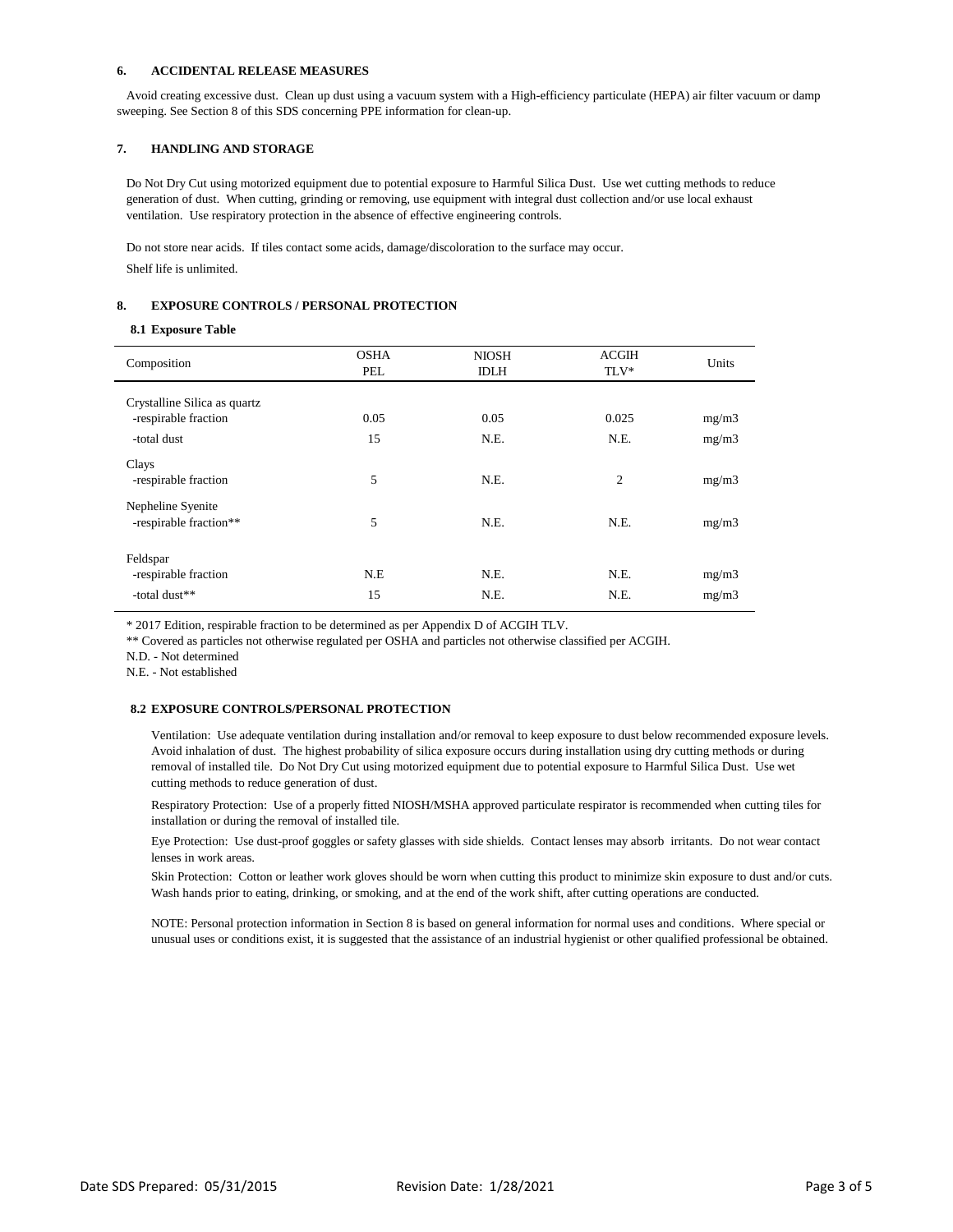## **9. PHYSICAL AND CHEMICAL PROPERTIES**

| Appearance:                         | Brittle solid; color may vary           |
|-------------------------------------|-----------------------------------------|
| Odor:                               | <b>Odorless</b>                         |
| <b>Melting Point:</b>               | Not Available $(>2200$ <sup>0</sup> F)  |
| <b>Boiling Point:</b>               | Not applicable                          |
| Vapor Pressure:                     | Not applicable                          |
| Vapor Density ( $Air = 1$ ):        | Not applicable                          |
| Solubility in Water:                | Insoluble                               |
| Specific Gravity $(H2) = 1$ :       | 1.6 to 2.1                              |
| Percent Volatile by Volume:         | Not applicable                          |
| Evaporation Rate (Ethyl Ether = 1): | Not applicable                          |
| Viscosity:                          | Not applicable                          |
| Volatility:                         | 0 g/L Volatile Organic Compounds (VOCs) |
|                                     |                                         |

## **10. STABILITY AND REACTIVITY**

 Stability: Stable in current form. Conditions to Avoid: Avoid contact with acids (e.g., acetic, hydrofluoric, etc.) Incompatibility (Materials to Avoid): Avoid contact with acids (e.g., acetic, hydrofluoric, etc.) Hazardous Polymerization: Will not occur. A221Hazardous Decomposition Product None.

#### **11. TOXICOLOGICAL INFORMATION**

#### **Potential Health Effects**

#### **Primary Routes of Exposure**

 None for intact tile. Inhalation and potential exposure to eyes, hands, or other body parts if contact is made with broken tile, and/or during procedures involving the cutting of tiles, and/or for operations involving the removal of installed tiles.

## **Acute Effects**

 No acute effects from exposure to intact tile are known. Working with broken or cut tile produces a potential for cuts to the hand and exposed body parts. Acute effects such as eye irritation may occur if associated with high dust operations such as dry cutting tile or during the removal of installed tile. In very rare cases, symptoms of acute silicosis, a form of silicosis (a nodular pulmonary fibrosis) associated with exposure to respirable crystalline silica, may develop following acute exposure to extremely dusty environments caused by generation of tile dust. Signs such as labored breathing and early fatigue may indicate silicosis; however, these same symptoms can arise from many other causes.

#### **Chronic Effects**

No chronic effects are known for exposure to intact tile. Long-term, continual exposure to respirable crystalline silica at or above

#### **Potential Adverse Interactions**

 Silicosis may be complicated by severe mycobacterial or fungal infections and result in tuberculosis (TB). Epidemiologic studies have established that silicosis is a risk factor for developing TB. Any existing respiratory or pulmonary diseases may be complicated by exposure to respirable crystalline silica. Smoking may increase the risk of adverse effects if done in conjunction with occupational exposure to silica dust at or above permissible exposure limits.

#### **Carcinogen Status**

 Respirable crystalline silica is classified by the International Agency for Research on Cancer (IRAC) as a Group I Carcinogen (carcinogenic to humans). The National Toxicology Program (9th Report) lists respirable crystalline silica as "Known to be a Human Carcinogen". USDOL/OSHA and NIOSH have recommended that crystalline silica be considered a potential occupational carcinogen.

#### **Overview of Animal Testing**

 Short term experimental studies of rats have found that intratracheal instillation of quartz particles leads to the formation of discrete silicotic nodules in rats, mice and hamsters.

#### **Oral (silica) Lethality**

LD50 Rat oral >22,500 mg/kg LD50 Mouse oral >15,000 mg/kg LC50 Carp >10,000 mg/l (per 72 hr.)